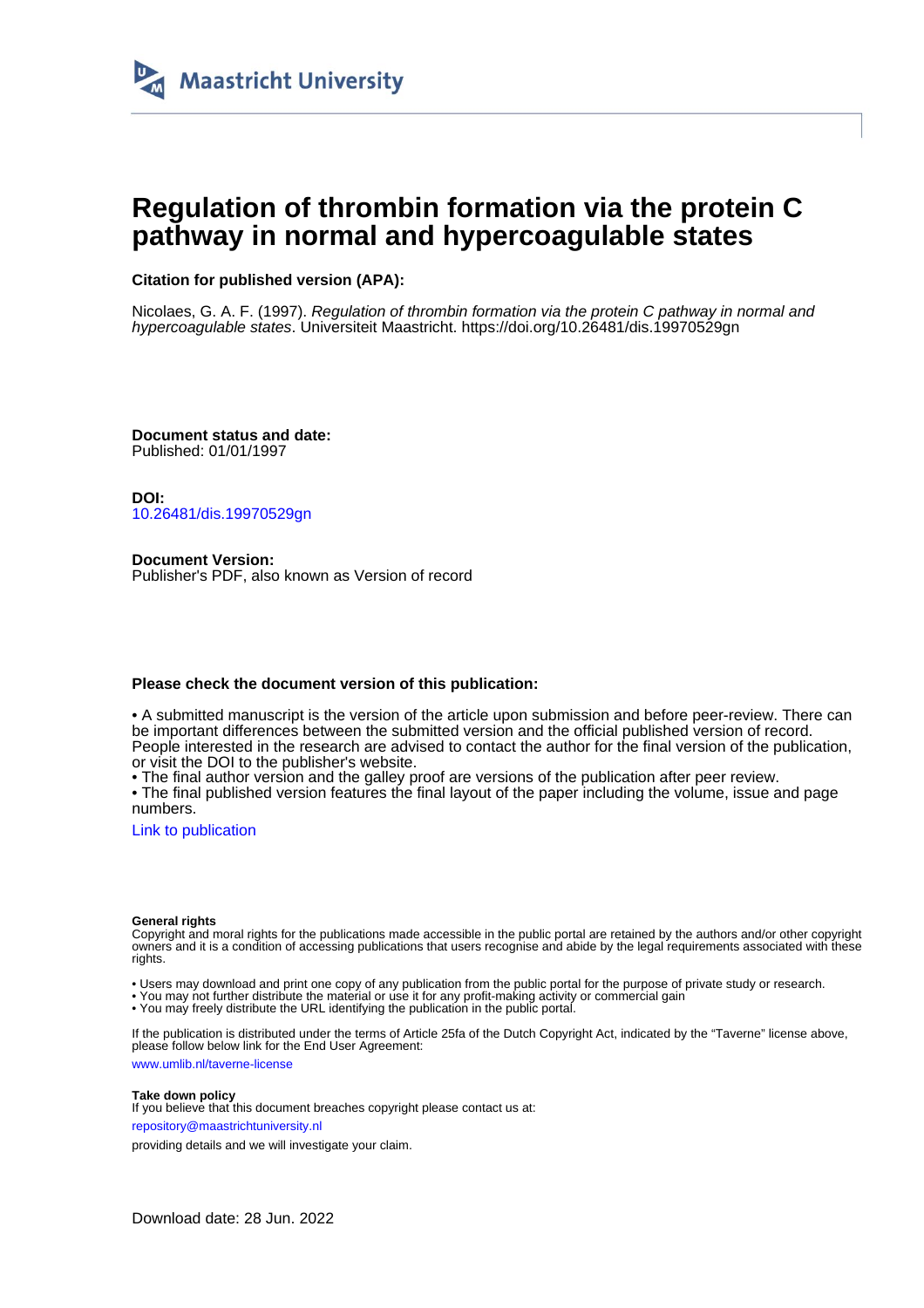Stellingen behorende bij het proefschrift

# Regulation of Thrombin Formation via the Protein C Pathway in Normal and Hypercoagulable states

Gerry A.F. Nicolaes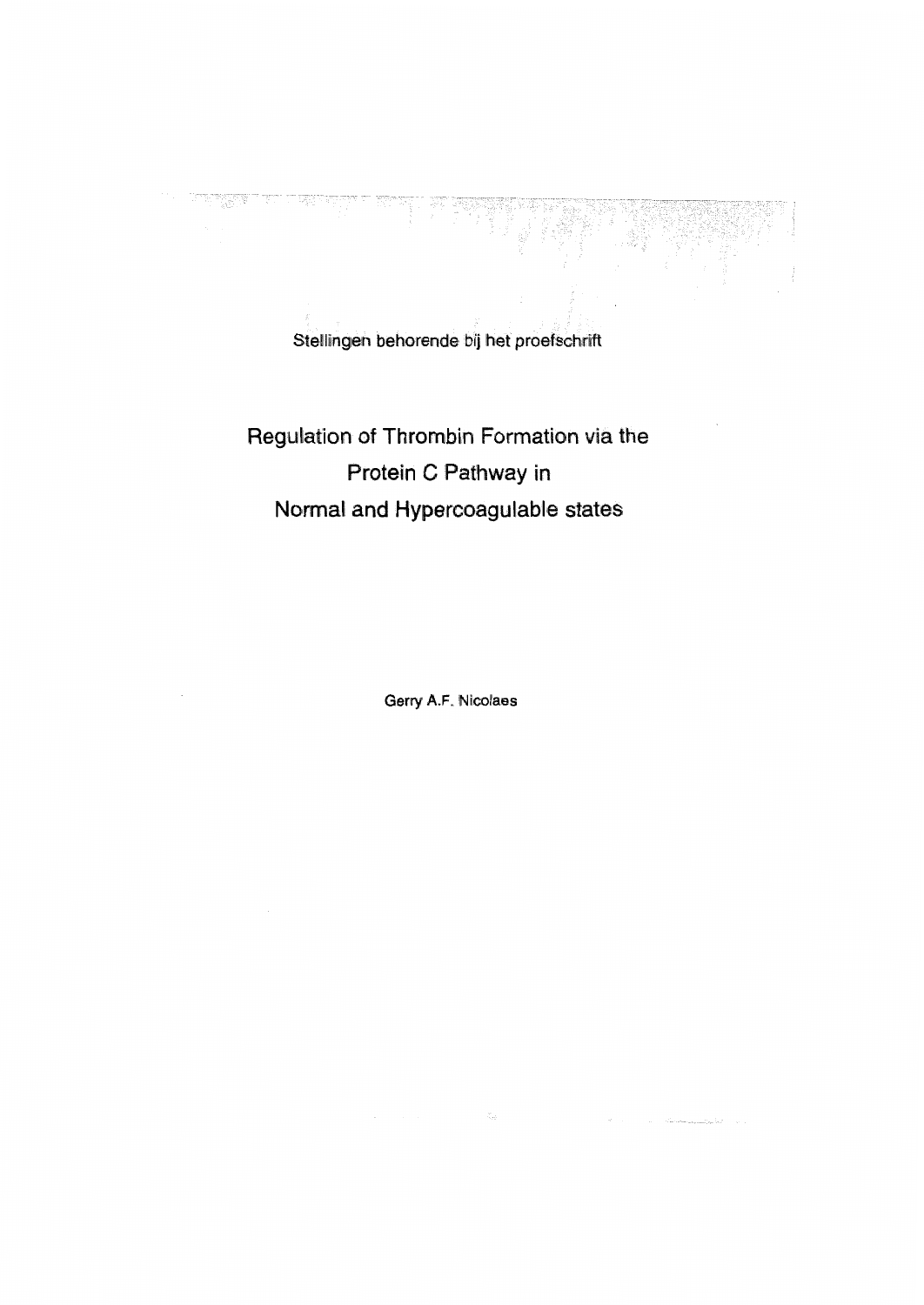1. It is advisable to perform the functional assessment of APC resistance in the presence of concentrations of protein S and factor Xa that are as low as possible.

Chapter 4; this thesis

2. The observation that coumarin therapy induces skin necrosis in patients with protein S deficiency need not be explained by a similar theory as given for identical observations in protein C deficient patients (i.e. a relatively rapid decrease of coaquiation factor concentration, while other vitamin-K dependent factors are relatively still high), but rather be explained by the decrease in protein C concentrations themselves.

Allaart CF and Briët E. Familial Thrombophilia, Chapter 61 In: Bloom AL, Forbes CD, Thomas DP, Tuddenham EGD, eds. Haemostasis and Thrombosis, 3rd ed. Edinburgh: Churchill Livingstone, 1994; 1349-1360

3. The statement that the gaspressure in gascells of doughs, made of 'poorbaking' flour, becomes/is too high, resulting in diffusion of CO<sub>2</sub> to the 'outside', is not correct.

He H en Hoseney RC. Factors controlling gas retention in nonheated doughs. Cereal Chemistry 1992; 69: 1-6

4. The suggestion as made by Martin and coworkers that appearance of PS on the external leaflet of the plasma membrane of apoptotic cells is caused by the activation of a specific inside-out PS translocase is not experimentally demonstrated and in full contrast to data published in the same issue of the same journal by Verhoven et al.

Martin SJ, Reutelingsperger CPM, Mc Gahon AJ, Rader JA, van Schie RCAA, LaFace DM and Green DR. Early redistribution of plasma membrane phosphatidylserine is a general leature of apoptosis regardless of the initiating stimulus: inhibition by overexpression of Bcl-2 and Abl J. Exp. Med. 1995; 182: 1543-1556

Verhoven B, Schlegel RA and Williamson P. Mechanisms of phosphatidylserine exposure, a phagocyte recognition signal, on apoptotic T lymphocytes. Abl J. Exp. Med. 1995; 182: 1597-1601

5. Changes in the signal-transduction characteristics of developing megakaryoblasts occur as a result of up- and downregulation of specific G-proteins.

Thesis H. van der Vuurst, 1997, Universiteit Utrecht